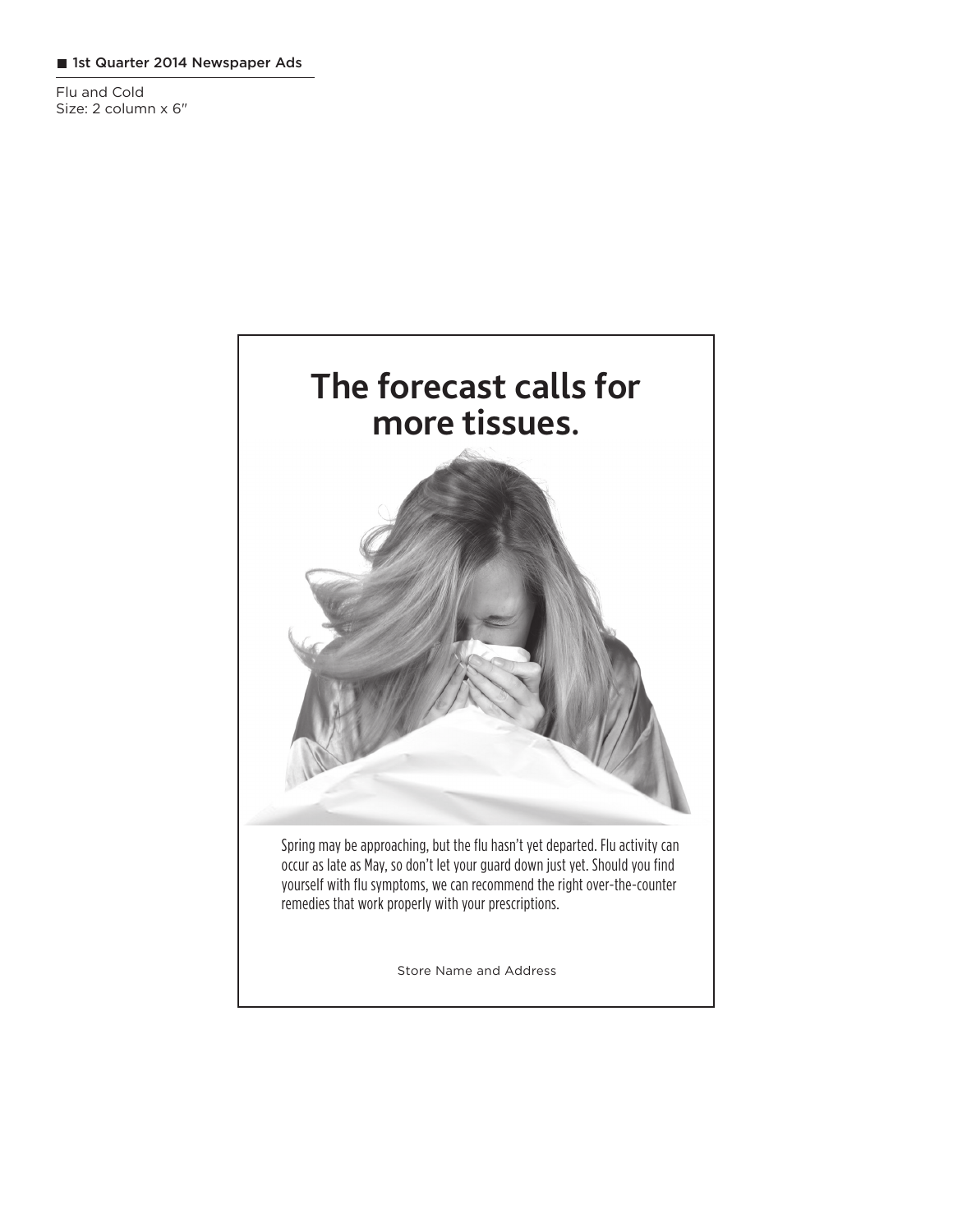#### 1st Quarter 2014 Newspaper Ads

Flu and Cold Size: 2 column x 4"

# **The forecast calls for more tissues.**

Spring may be approaching, but the flu hasn't yet departed. Flu activity can occur as late as May, so don't let your guard down just yet. Should you find yourself with flu symptoms, we can recommend the right over-the-counter remedies that work properly with your prescriptions.

Store Name and Address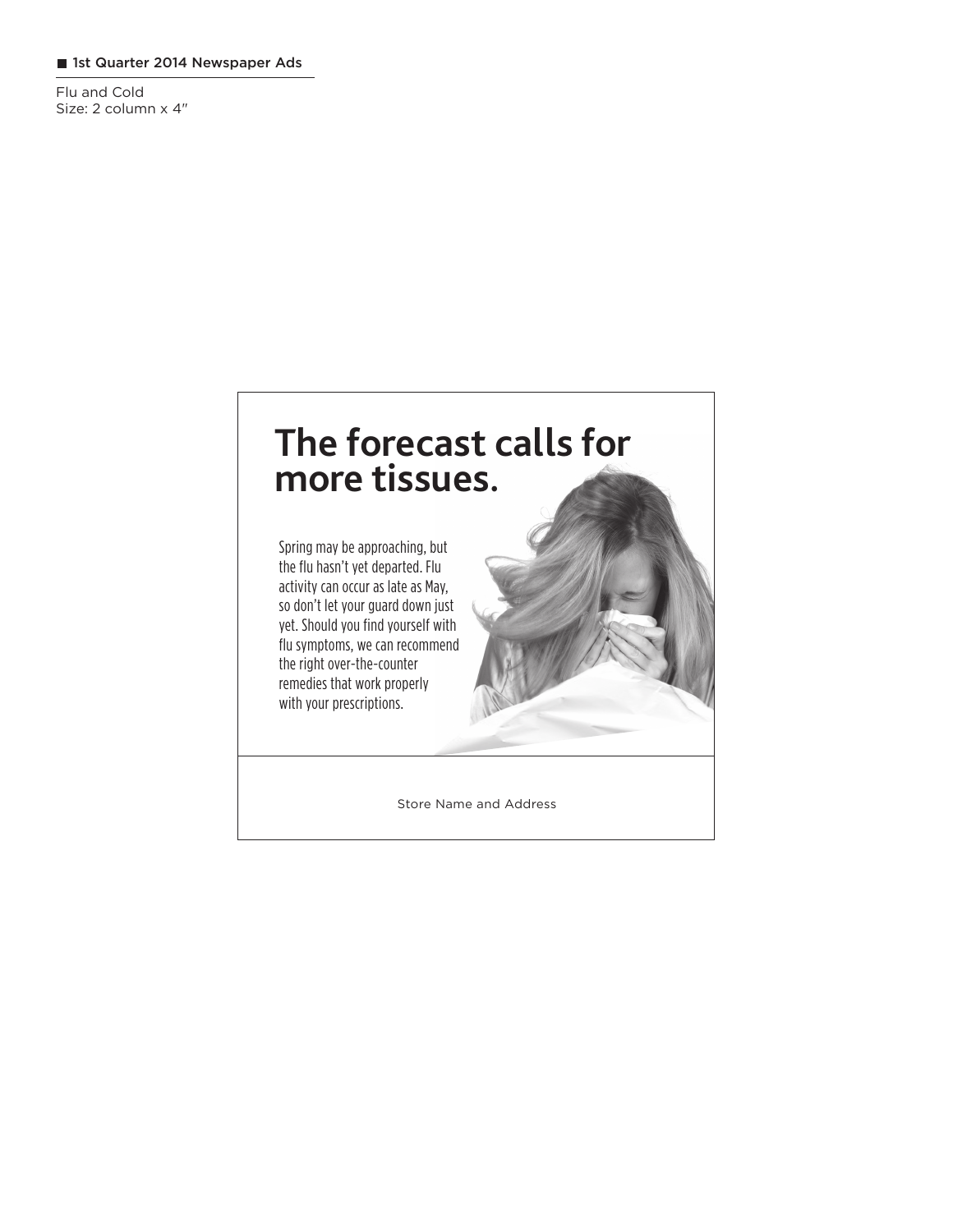## 1st Quarter 2014 Newspaper Ads

Flu and Cold Size: 3 column x 2"

# **The forecast calls for more tissues.**

Spring may be approaching, but the flu hasn't yet departed. Flu activity can occur as late as May, so don't let your guard down just yet. Should you find yourself with flu symptoms, we can recommend the right over-the-counter remedies that work properly with your prescriptions.

Store Name and Address